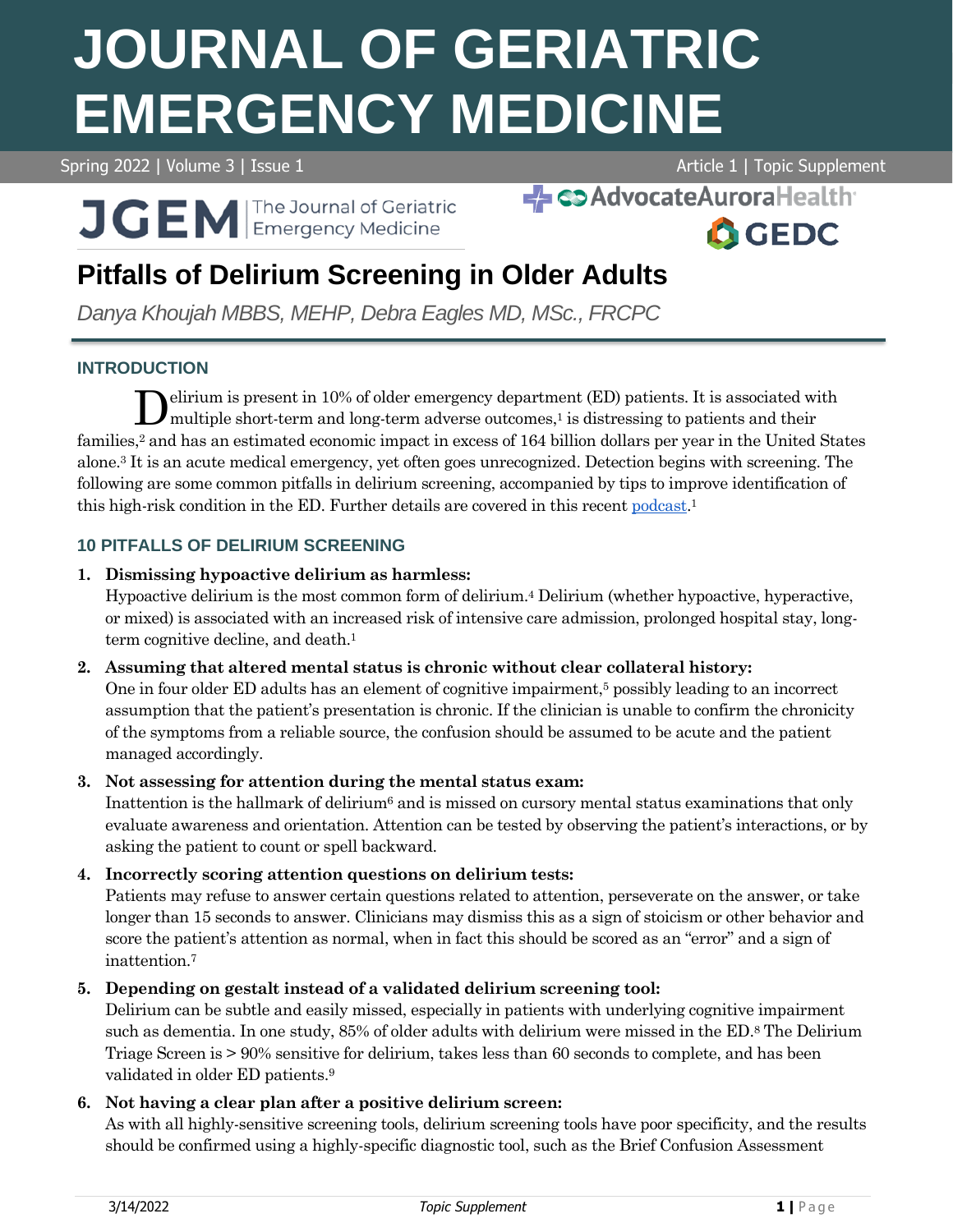Method (b-CAM) or the 4AT.9,10 A search for the cause(s) should ensue, such as an underlying infection, polypharmacy, dehydration, or metabolic abnormality.

**7. Instituting a delirium screening protocol for all older adults in limited-resource environments:**

Screening requirements that overwhelm the local resources are unlikely to be met. Focusing screening efforts on high-risk individuals, such as the oldest old or those with baseline cognitive impairment, may have a better yield.<sup>11</sup>

**8. Not communicating the concern for delirium to other team members, including the inpatient team:**

Delirium management is a multidisciplinary intervention. When delirium is not diagnosed in the ED, it is also missed by the inpatient team. Poor communication during transitions of care may halt management efforts.

#### **9. Not implementing delirium prevention protocols:**

Iatrogenic delirium can develop in high-risk patients during their ED stay and may be ameliorated by simple interventions such as adjusting the lighting to the time of the day, frequent reorienting, encouraging the presence of caregivers at the bedside, and administering home medications on time (if not contraindicated.)

#### **10. Evaluating for delirium only at the beginning of the ED encounter:**

Screening for delirium only on presentation will miss patients who have delirium for two reasons:

- by definition, delirium is fluctuating.
- some patients do not present with delirium but rather develop it during their ED stay. Continued vigilance about diagnosing delirium is necessary to avoid missing the diagnosis.

# **CONCLUSION**

We hope that sharing these pitfalls will increase clinicians' comfort and performance in screening for delirium in their older ED patients. The first step in improving care and outcomes in older ED patients suffering from delirium is recognition of this devastating syndrome. Delirium detection will only increase when a systematic approach at both the clinician and healthcare system level is adopted. Further details can be found in this [article.](https://pubmed.ncbi.nlm.nih.gov/33863460/)<sup>1</sup>

#### **KEYWORDS**

Delirium, confusion, polypharmacy, mental status, infection

#### **AFFILIATIONS**

| Danya Khoujah MBBS,<br><b>MEHP</b> | Attending Physician, University of Maryland Upper Chesapeake Medical Center<br>Adjunct Volunteer Assistant Professor, University of Maryland School of Medicine<br>Department of Emergency Medicine<br>Baltimore, MD                                     |
|------------------------------------|----------------------------------------------------------------------------------------------------------------------------------------------------------------------------------------------------------------------------------------------------------|
| Debra Eagles MD, MSc               | Associate Professor, Department of Emergency Medicine, University of Ottawa<br>Associate Professor, School of Epidemiology and Public Health, University of Ottawa<br>Associate Scientist, Ottawa Hospital Research Institute<br>Ottawa, Ontario, Canada |

#### **AUTHOR CONTRIBUTIONS**

Both authors contributed to the conceptualization, writing, and revision of this article.

*Sponsor Role:* There were no sponsors of this work.

*Funding:* There was no funding for this work.